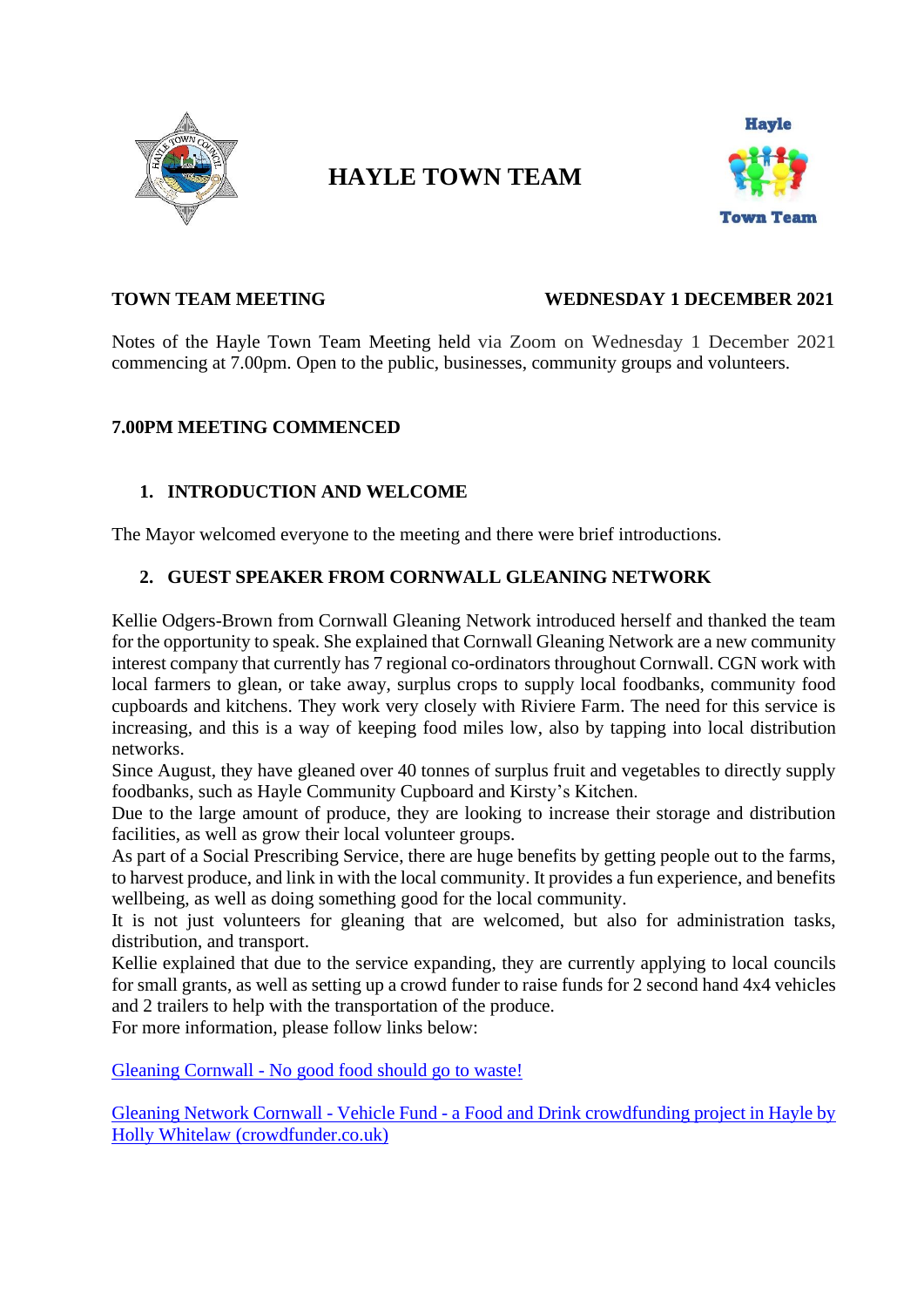#### **3. WELCOME BACK FUND UPDATE**

The Town Clerk explained that a plan for a program of cultural events was needed, and that it would need to go to Cornwall Council for review as soon as possible as the events must be carried out by the end of March 2022. Ideas for acts, performers, and street entertainment are urgently needed. As well as potential equipment required such as marquees/gazebos.

# **4. VITALITY FUND UPDATE**

It was explained that there would be a meeting the following week with Cornwall Council to confirm the £90,000 that had been awarded, and to discuss the terms of the funding.

It is so far understood that this would be for 2 feasibility studies. The first would be to identify the need for travel connectivity and active travel. The second would be an audit for sporting and leisure facilities in the town, and to identify the gaps that need addressing.

More information will be available after the meeting.

# **5. LEVELLING UP FUND**

It was explained to members that there are still many unknowns about the levelling up fund. It was advised to prepare briefs as these would need to go out to tender.

It is also important to start moving forward with ideas so that the project plans would be ready should any funding be awarded.

However, it was noted that it is important to manage expectations as the fund is on a massive scale and it applies across the constituency and there is strong competition.

# **6. HAYLE FARMER'S MARKET – UPDATE ON PLANS**

Members discussed the need to find out exactly what the community would like to see at a farmer's market and suggested using social media to promote the topic and get public opinion.

It was agreed that other successful farmer's markets, like those at Helston, Truro, St Erth, St Ives, Sennen and Penzance should be used a template to follow.

It was then discussed whether the market should be purely for food produce, or if it should be a market day which incorporates farmers, small crafters, and any local producers. It would give small local crafters and producers an opportunity for an outlet, without competing with local established businesses. There could even be mixed stalls for multi producers.

Location was highlighted as being key to success, and the need for indoor or sheltered facilities in poor weather.

It was suggested that in the early stages of the market, flexibility in terms of location would be a good idea. This would mean setting up the market at different locations each time to trial which would be most successful.

Once the market has been established, it has the potential to expand, this could be by regular evening markets as well as day ones, and not just at Christmas. These could include hot/cold food stalls, wet fish stalls, and anything that shows the large array of quality produce and products produced in Hayle. Throughout the summer months, the idea of having an art walk was suggested.